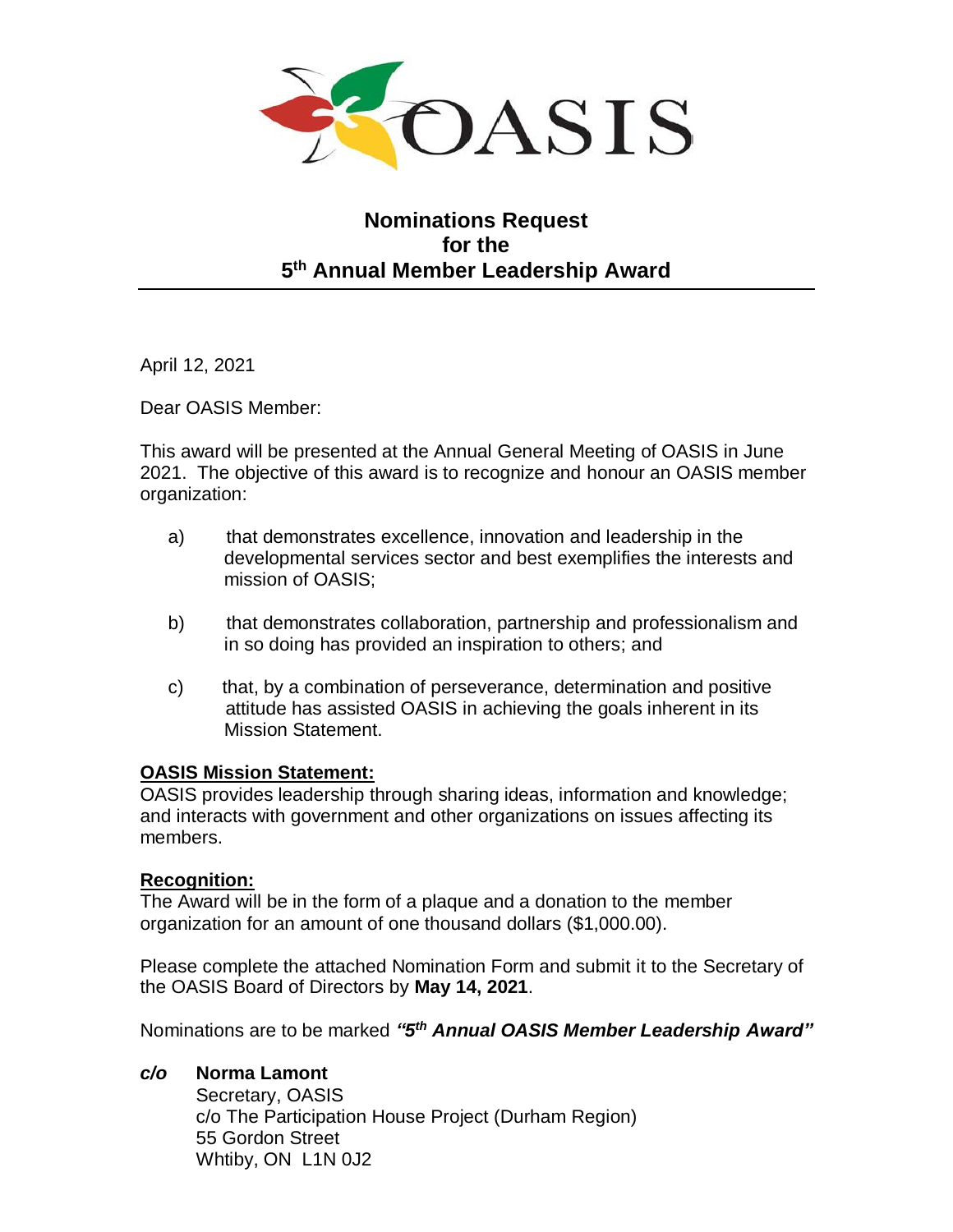Thank you in advance for participating in honouring an OASIS member organization deserving of this prestigious recognition.

Yours truly,

*Norma Lamont* Secretary Member Leadership Award Selection Committee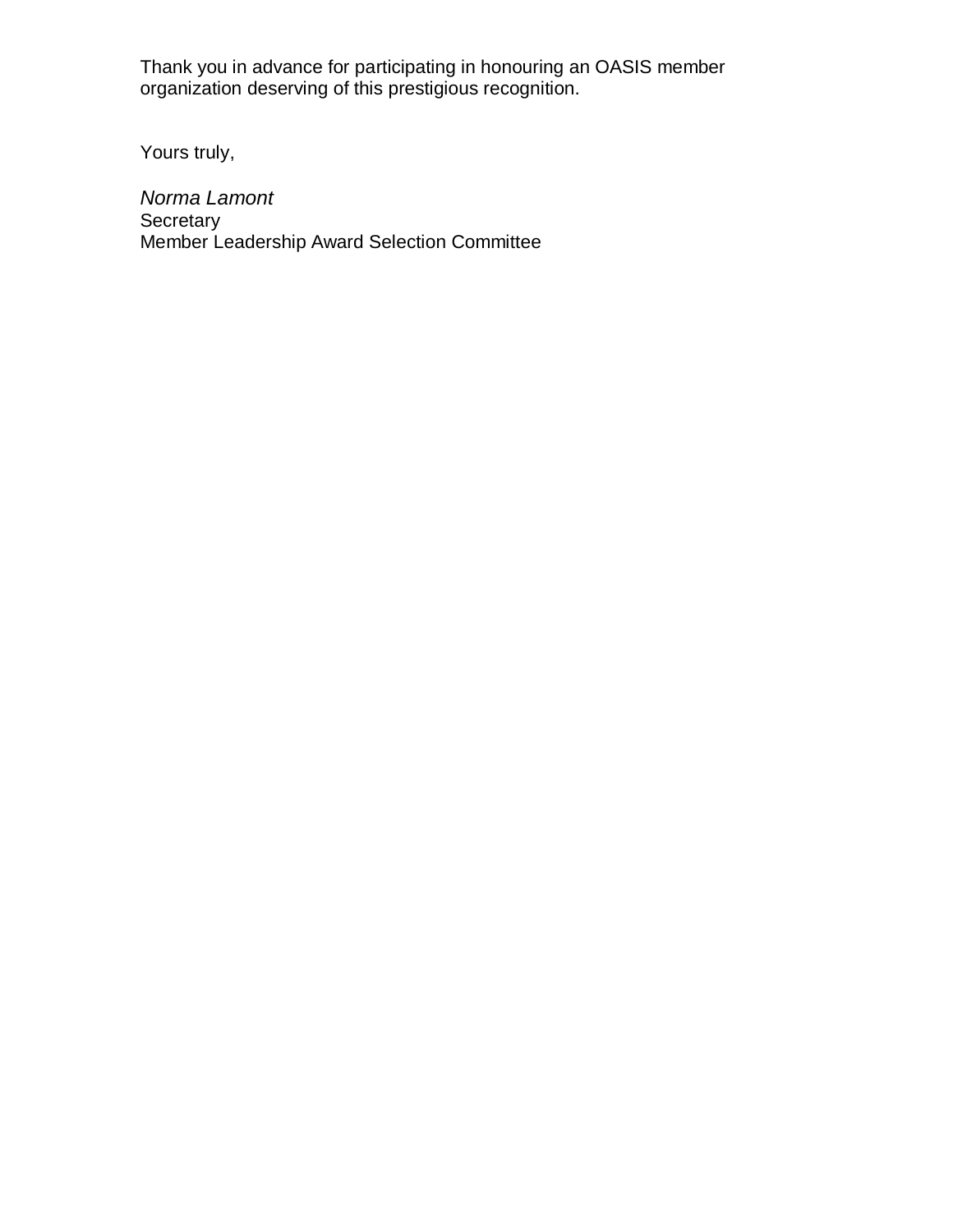

## **NOMINATION PROCESS**:

- 1. The attached Nomination Form must be completed and signed by the person making the nomination. You can nominate your own agency or another OASIS member agency that you feel is deserving of this award.
- 2. Nominations will be accepted by the Secretary of OASIS until**, May 14, 2021 at 4:00 pm.**
- 3. The Selection Committee will be composed of the President, Past-President, Vice-President/Executive Director, Vice-President/ Volunteer, and Secretary. In the event of a conflict of interest affecting a member(s) of the committee, they will excuse themselves and the Member-at-Large on the Executive Committee and/or another Board Member will be assigned who is without conflict.
- 4. The Selection Committee's decision is final and will not be made known until the award is presented at the Annual General Meeting in June 2021, unless to ensure the attendance of the representative of the organization needs to be notified in confidence prior to the AGM.
- 5. It shall be the responsibility of the Secretary to ensure the plaque is appropriately lettered and that the Treasurer is asked to provide a cheque to the appropriate agency to be provided along with the award to the recipient.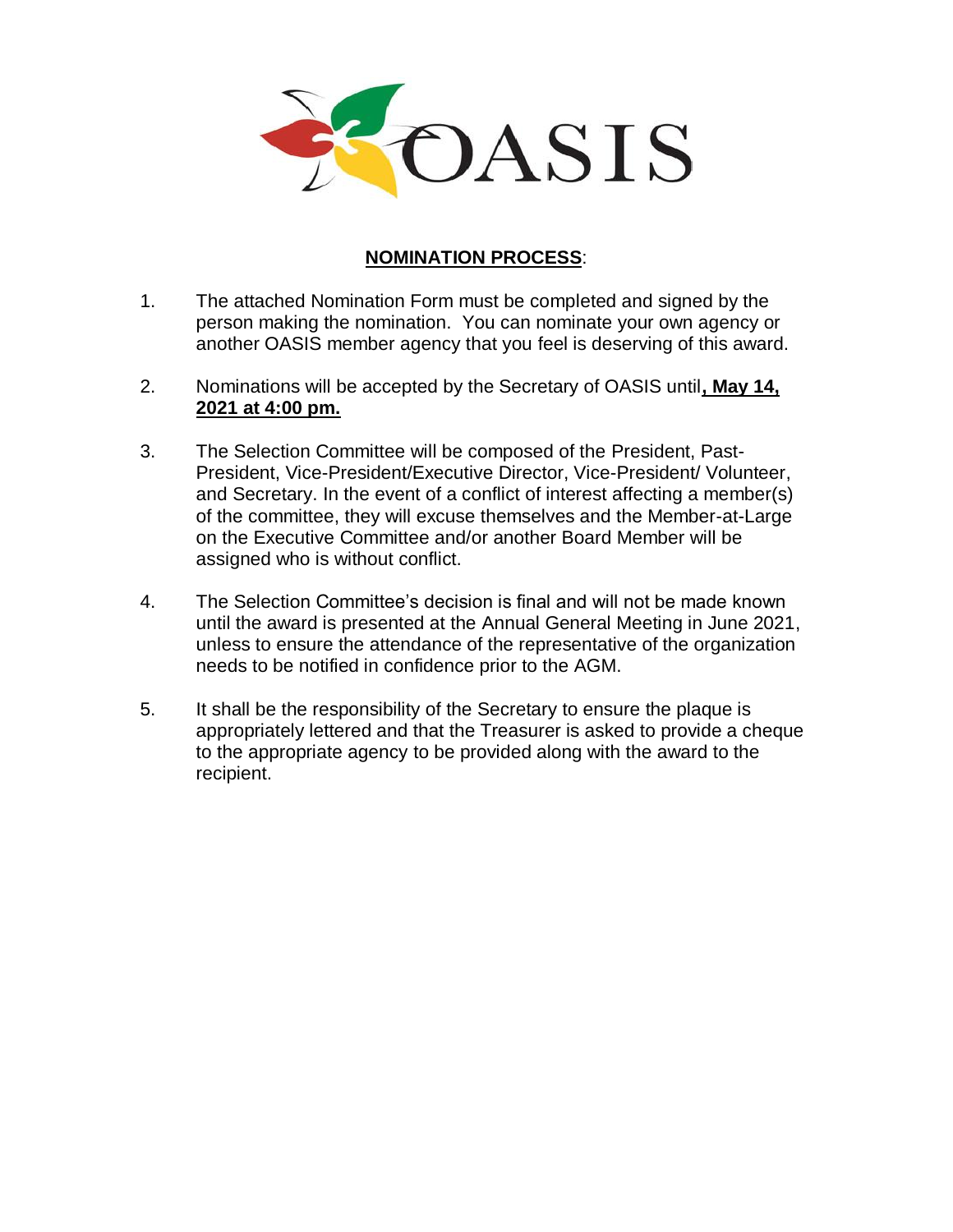

# **The Member Leadership Award**

I/We nominate the following OASIS member organization:

(Name)

Please complete the following to outline why this organization is deserving of this award:

a) The organization demonstrates excellence, innovation and leadership in the developmental services sector and best exemplifies the interests and mission of OASIS in the following ways;

b) The organization demonstrates collaboration, partnership and professionalism and in so-doing has provided an inspiration to others by:

d) that, by a combination of perseverance, determination and positive attitude has assisted OASIS in achieving the goals inherent in its Mission Statement.